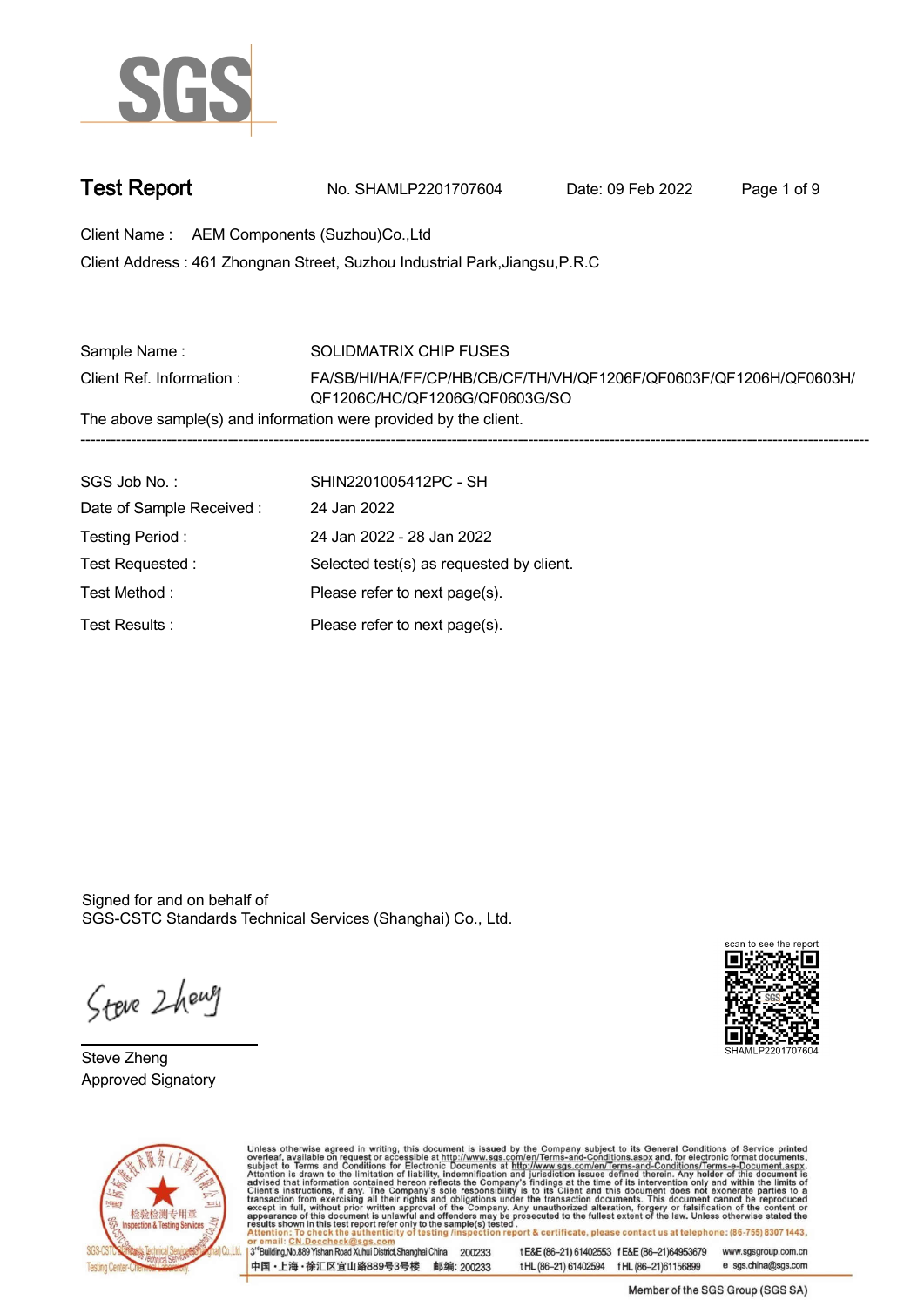

**Test Report. No. SHAMLP2201707604 . Date: 09 Feb 2022. Page 2 of 9.**

**Test Results :.**

**Test Part Description : .**

| Specimen No.    | <b>SGS Sample ID</b> | <b>Description</b>                  |
|-----------------|----------------------|-------------------------------------|
| SN <sub>1</sub> | SHA22-017076.003     | Sliver metal with wihte/black print |

**Remarks :.(1) 1 mg/kg = 0.0001% .**

**(2) MDL = Method Detection Limit .**

**(3) ND = Not Detected ( < MDL ) .**

**(4) "-" = Not Regulated .**

### **RoHS Directive (EU) 2015/863 amending Annex II to Directive 2011/65/EU.**

**Test Method :. With reference to IEC 62321-4:2013+AMD1:2017, IEC62321-5:2013, IEC62321-7-2:2017, IEC 62321-6:2015 and IEC62321-8:2017, analyzed by ICP-OES, UV-Vis and GC-MS. .**

| Test Item(s)                 | Limit | <u>Unit</u> | <b>MDL</b>               | 003       |
|------------------------------|-------|-------------|--------------------------|-----------|
| Cadmium (Cd)                 | 100   | mg/kg       | $\overline{2}$           | ND.       |
| Lead (Pb)                    | 1000  | mg/kg       | $\overline{2}$           | <b>ND</b> |
| Mercury (Hg)                 | 1000  | mg/kg       | $\overline{2}$           | <b>ND</b> |
| Hexavalent Chromium (Cr(VI)) | 1000  | mg/kg       | 8                        | <b>ND</b> |
| Sum of PBBs                  | 1000  | mg/kg       | $\overline{a}$           | ND        |
| Monobromobiphenyl            |       | mg/kg       | 5                        | ND.       |
| Dibromobiphenyl              | -     | mg/kg       | 5                        | ND.       |
| Tribromobiphenyl             |       | mg/kg       | 5                        | ND.       |
| Tetrabromobiphenyl           | -     | mg/kg       | 5                        | ND        |
| Pentabromobiphenyl           |       | mg/kg       | 5                        | <b>ND</b> |
| Hexabromobiphenyl            | -     | mg/kg       | 5                        | ND.       |
| Heptabromobiphenyl           |       | mg/kg       | 5                        | <b>ND</b> |
| Octabromobiphenyl            | -     | mg/kg       | 5                        | ND        |
| Nonabromobiphenyl            |       | mg/kg       | 5                        | ND.       |
| Decabromobiphenyl            |       | mg/kg       | 5                        | ND        |
| Sum of PBDEs                 | 1000  | mg/kg       | $\overline{\phantom{a}}$ | ND.       |
| Monobromodiphenyl ether      |       | mg/kg       | 5                        | ND        |
| Dibromodiphenyl ether        | -     | mg/kg       | 5                        | ND.       |
| Tribromodiphenyl ether       | -     | mg/kg       | 5                        | <b>ND</b> |
| Tetrabromodiphenyl ether     |       | mg/kg       | 5                        | <b>ND</b> |



Unless otherwise agreed in writing, this document is issued by the Company subject to its General Conditions of Service printed overleaf, available on request or accessible at http://www.sgs.com/en/Terms-and-Conditions.asp

3<sup>rd</sup> Building, No.889 Yishan Road Xuhui District, Shanghai China 200233 中国·上海·徐汇区宜山路889号3号楼 邮编: 200233 tE&E (86-21) 61402553 fE&E (86-21)64953679 www.sgsgroup.com.cn

t HL (86-21) 61402594 f HL (86-21) 61156899 e sgs.china@sgs.com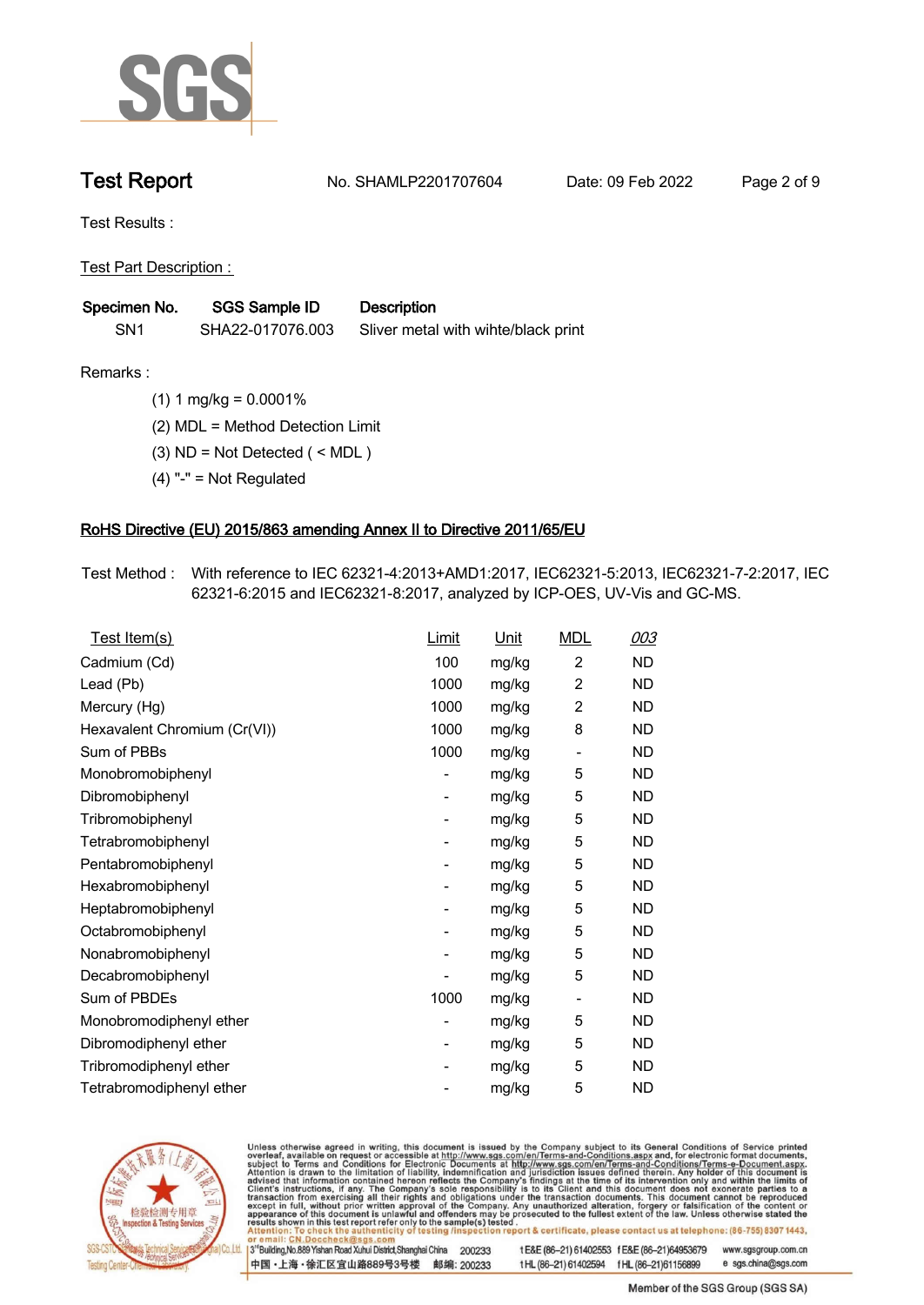

| <b>Test Report</b>                |                          | No. SHAMLP2201707604 |            | Date: 09 Feb 2022 | Page 3 of 9 |
|-----------------------------------|--------------------------|----------------------|------------|-------------------|-------------|
| Test Item(s)                      | Limit                    | Unit                 | <b>MDL</b> | <u>003</u>        |             |
| Pentabromodiphenyl ether          | $\overline{\phantom{a}}$ | mg/kg                | 5          | ND.               |             |
| Hexabromodiphenyl ether           | $\overline{\phantom{a}}$ | mg/kg                | 5          | ND.               |             |
| Heptabromodiphenyl ether          | $\overline{\phantom{a}}$ | mg/kg                | 5          | ND.               |             |
| Octabromodiphenyl ether           | $\overline{\phantom{a}}$ | mg/kg                | 5          | ND.               |             |
| Nonabromodiphenyl ether           | $\overline{\phantom{a}}$ | mg/kg                | 5          | <b>ND</b>         |             |
| Decabromodiphenyl ether           | $\overline{\phantom{a}}$ | mg/kg                | 5          | ND.               |             |
| Di-butyl Phthalate (DBP)          | 1000                     | mg/kg                | 50         | ND.               |             |
| Benzyl Butyl Phthalate (BBP)      | 1000                     | mg/kg                | 50         | ND.               |             |
| Di-2-Ethyl Hexyl Phthalate (DEHP) | 1000                     | mg/kg                | 50         | ND.               |             |
| Diisobutyl Phthalates (DIBP)      | 1000                     | mg/kg                | 50         | ND.               |             |

**Notes :.**

- **(1) The maximum permissible limit is quoted from RoHS Directive (EU) 2015/863. IEC 62321 series is equivalent to EN 62321 series https://www.cenelec.eu/dyn/www/f?p=104:30:1742232870351101::::FSP\_ORG\_ID,FSP\_LANG\_ID: 1258637,25**
- **(2) The restriction of DEHP, BBP, DBP and DIBP shall apply to medical devices, including in vitro medical devices, and monitoring and control instruments,including industrial monitoring and control instruments, from 22 July 2021. .**

### **Halogen.**

**Test Method :. With reference to EN 14582: 2016 , analysis was performed by IC. .**

| Test Item(s)  | Unit  | <u>MDL</u> | 003 |
|---------------|-------|------------|-----|
| Fluorine (F)  | mg/kg | 50         | ND. |
| Chlorine (CI) | mg/kg | 50         | ND. |
| Bromine (Br)  | mg/kg | 50         | ND. |
| lodine (I)    | mg/kg | 50         | ND. |



Unless otherwise agreed in writing, this document is issued by the Company subject to its General Conditions of Service printed overleaf, available on request or accessible at http://www.sgs.com/en/Terms-and-Conditions.asp

3<sup>14</sup> Building, No.889 Yishan Road Xuhui District, Shanghai China 200233 中国·上海·徐汇区宜山路889号3号楼 邮编: 200233 t E&E (86-21) 61402553 f E&E (86-21)64953679 www.sgsgroup.com.cn

t HL (86-21) 61402594 f HL (86-21) 61156899 e sgs.china@sgs.com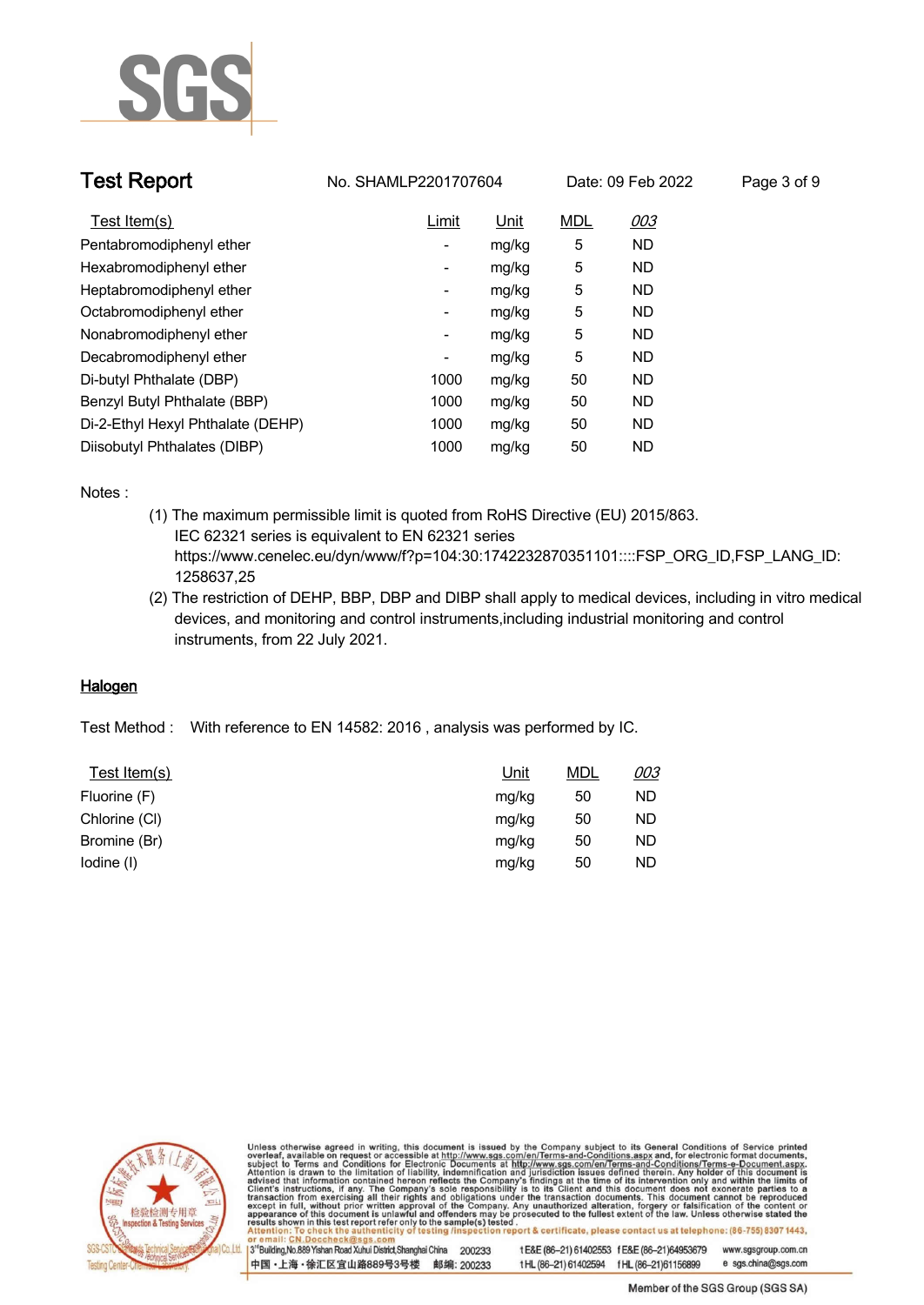

**Test Report. No. SHAMLP2201707604 . Date: 09 Feb 2022. Page 4 of 9.**

# **ATTACHMENTS**

# **Elements (IEC62321) Testing Flow Chart**

1) These samples were dissolved totally by pre-conditioning method according to below flow chart.





Unless otherwise agreed in writing, this document is issued by the Company subject to its General Conditions of Service printed overleaf, available on request or accessible at http://www.sgs.com/en/Terms-and-Conditions.asp

3<sup>rd</sup> Building, No.889 Yishan Road Xuhui District, Shanghai China 200233 中国·上海·徐汇区宜山路889号3号楼 邮编: 200233 tE&E (86-21) 61402553 fE&E (86-21)64953679 www.sgsgroup.com.cn

e sgs.china@sgs.com t HL (86-21) 61402594 f HL (86-21) 61156899 Member of the SGS Group (SGS SA)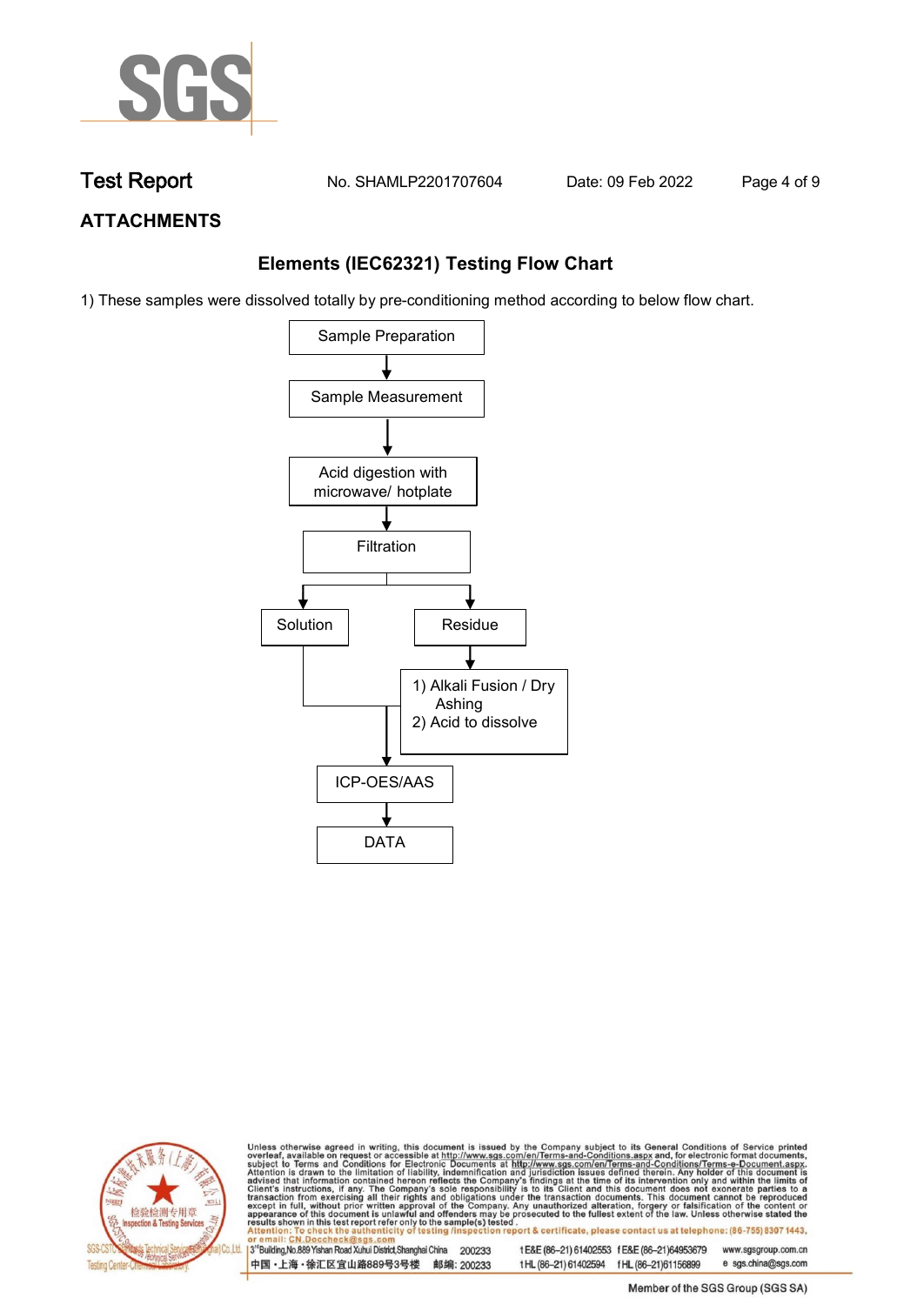

**Test Report. No. SHAMLP2201707604 . Date: 09 Feb 2022. Page 5 of 9.**

## **ATTACHMENTS**

## **Hexavalent Chromium (Cr(VI)) Testing Flow Chart**





Unless otherwise agreed in writing, this document is issued by the Company subject to its General Conditions of Service printed overleaf, available on request or accessible at http://www.sgs.com/en/Terms-and-Conditions.asp

3<sup>rd</sup> Building, No.889 Yishan Road Xuhui District, Shanghai China 200233 中国·上海·徐汇区宜山路889号3号楼 邮编: 200233 tE&E (86-21) 61402553 fE&E (86-21)64953679 www.sgsgroup.com.cn

t HL (86-21) 61402594 f HL (86-21)61156899 e sgs.china@sgs.com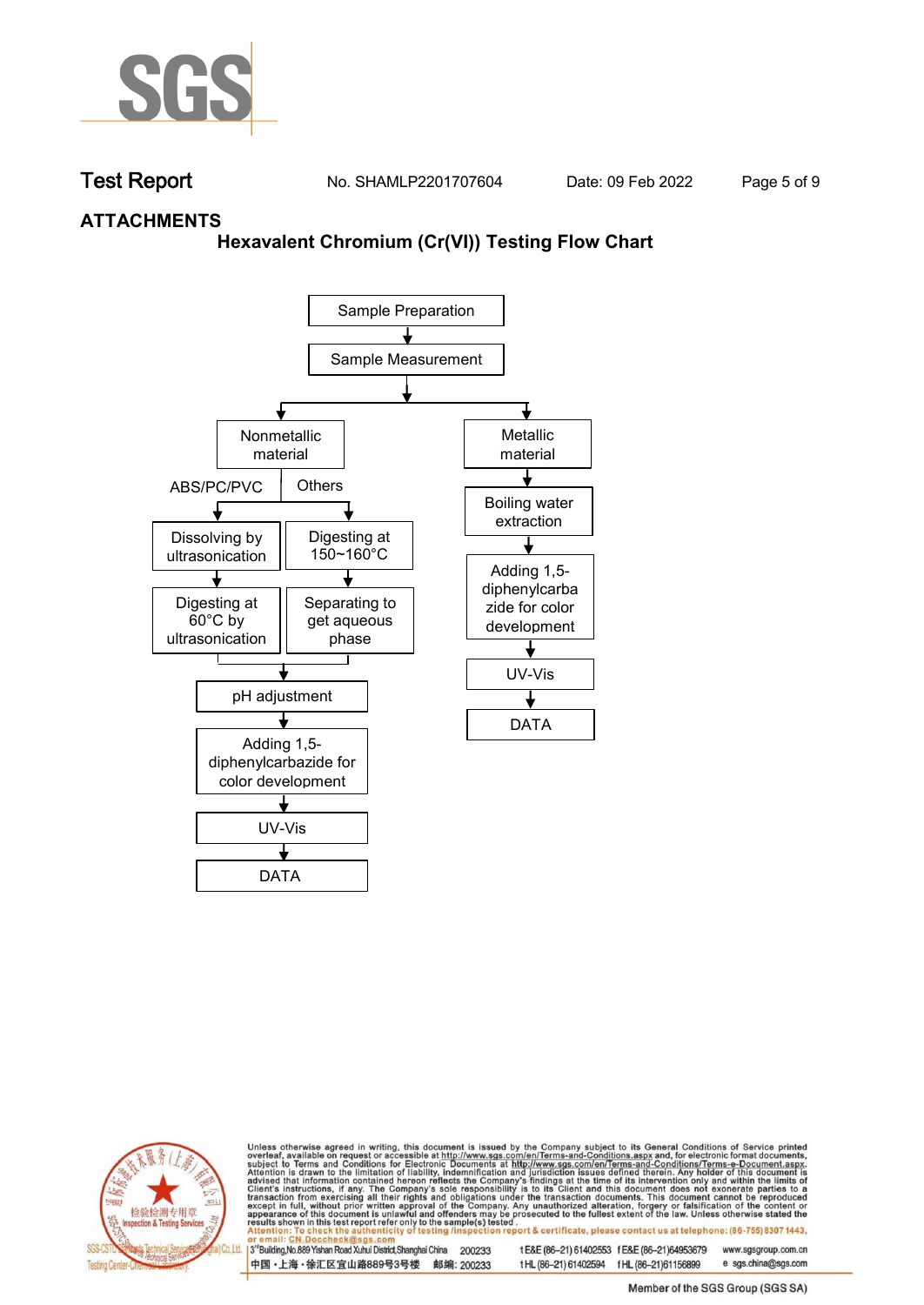

**Test Report. No. SHAMLP2201707604 . Date: 09 Feb 2022. Page 6 of 9.**

**ATTACHMENTS**

# **PBBs/PBDEs Testing Flow Chart**





Unless otherwise agreed in writing, this document is issued by the Company subject to its General Conditions of Service printed overleaf, available on request or accessible at http://www.sgs.com/en/Terms-and-Conditions.asp

3<sup>'</sup>Building, No.889 Yishan Road Xuhui District, Shanghai China 200233 中国·上海·徐汇区宜山路889号3号楼 邮编: 200233

tE&E (86-21) 61402553 fE&E (86-21)64953679 www.sgsgroup.com.cn

t HL (86-21) 61402594 f HL (86-21) 61156899 e sgs.china@sgs.com

Member of the SGS Group (SGS SA)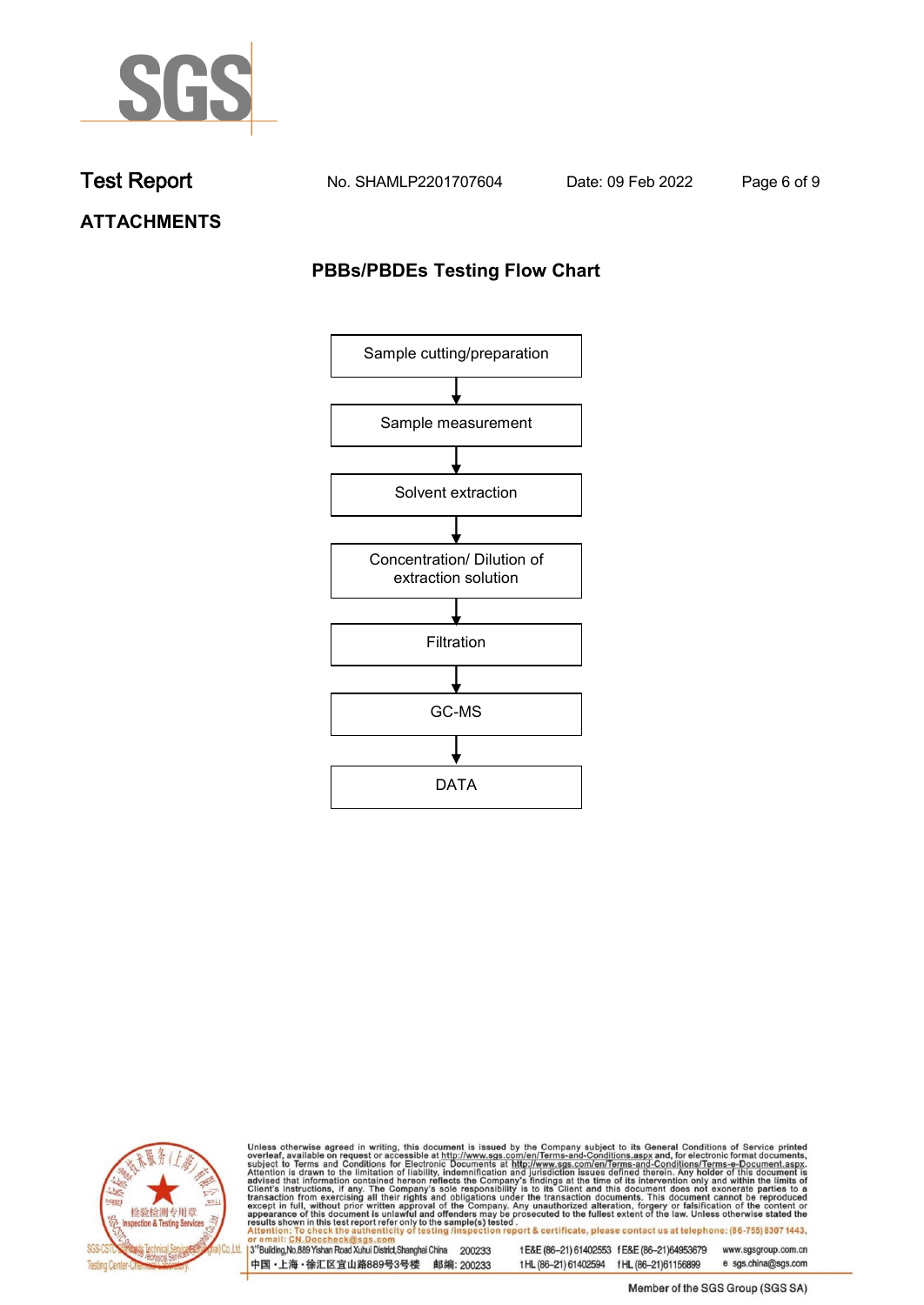

**Test Report. No. SHAMLP2201707604 . Date: 09 Feb 2022. Page 7 of 9.**

**ATTACHMENTS**

# **Phthalates Testing Flow Chart**





Unless otherwise agreed in writing, this document is issued by the Company subject to its General Conditions of Service printed overleaf, available on request or accessible at http://www.sgs.com/en/Terms-and-Conditions.asp

3<sup>'</sup>Building, No.889 Yishan Road Xuhui District, Shanghai China 200233 中国·上海·徐汇区宜山路889号3号楼 邮编: 200233

tE&E (86-21) 61402553 fE&E (86-21)64953679 www.sgsgroup.com.cn

e sgs.china@sgs.com t HL (86-21) 61402594 f HL (86-21) 61156899 Member of the SGS Group (SGS SA)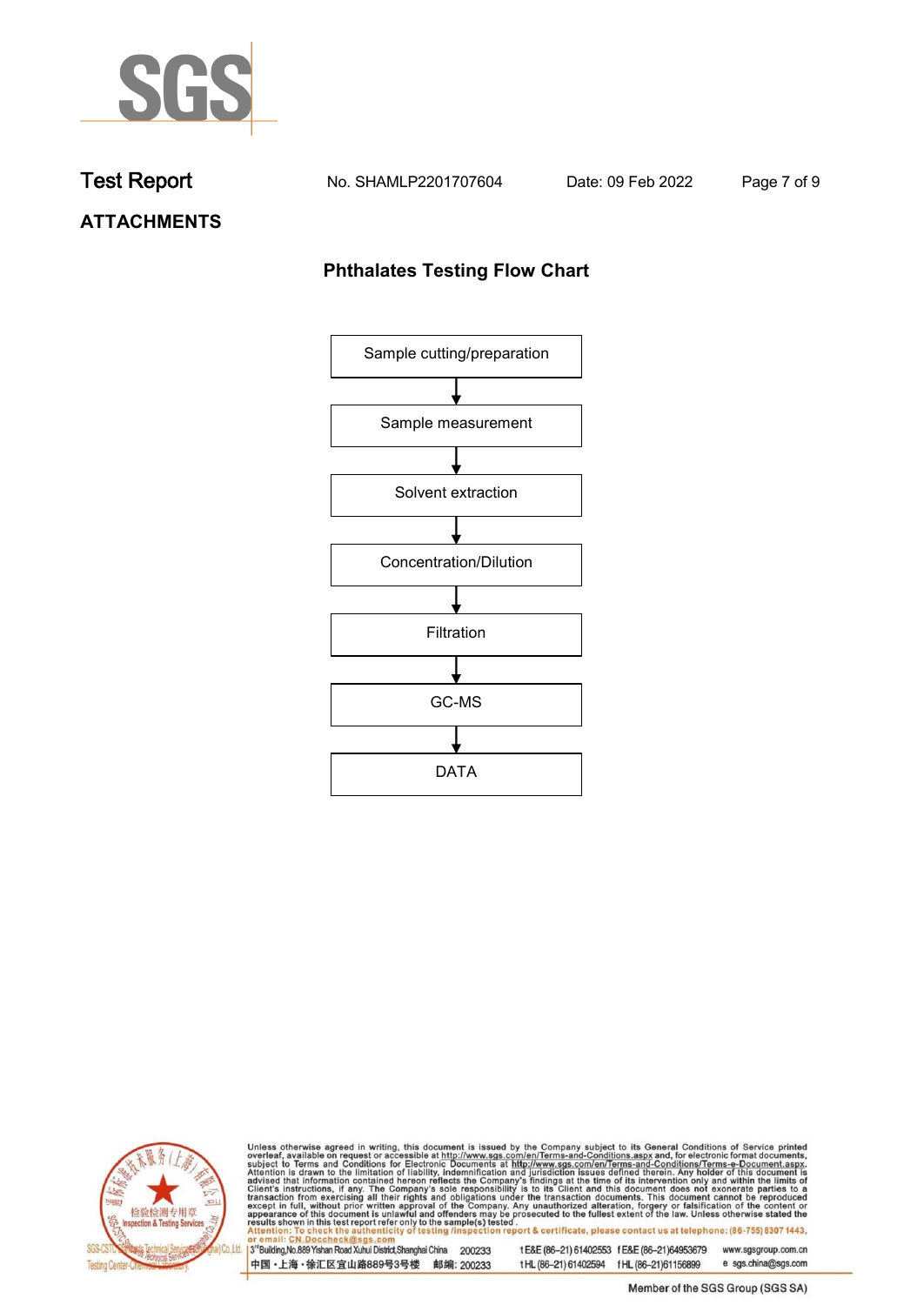

**Test Report. No. SHAMLP2201707604 . Date: 09 Feb 2022. Page 8 of 9.**

**ATTACHMENTS**

# **Halogen Testing (oxygen bomb) Flow Chart**





Unless otherwise agreed in writing, this document is issued by the Company subject to its General Conditions of Service printed overleaf, available on request or accessible at http://www.sgs.com/en/Terms-and-Conditions.asp

3<sup>'</sup>Building, No.889 Yishan Road Xuhui District, Shanghai China 200233 中国·上海·徐汇区宜山路889号3号楼 邮编: 200233

tE&E (86-21) 61402553 fE&E (86-21)64953679 www.sgsgroup.com.cn

e sgs.china@sgs.com t HL (86-21) 61402594 f HL (86-21) 61156899